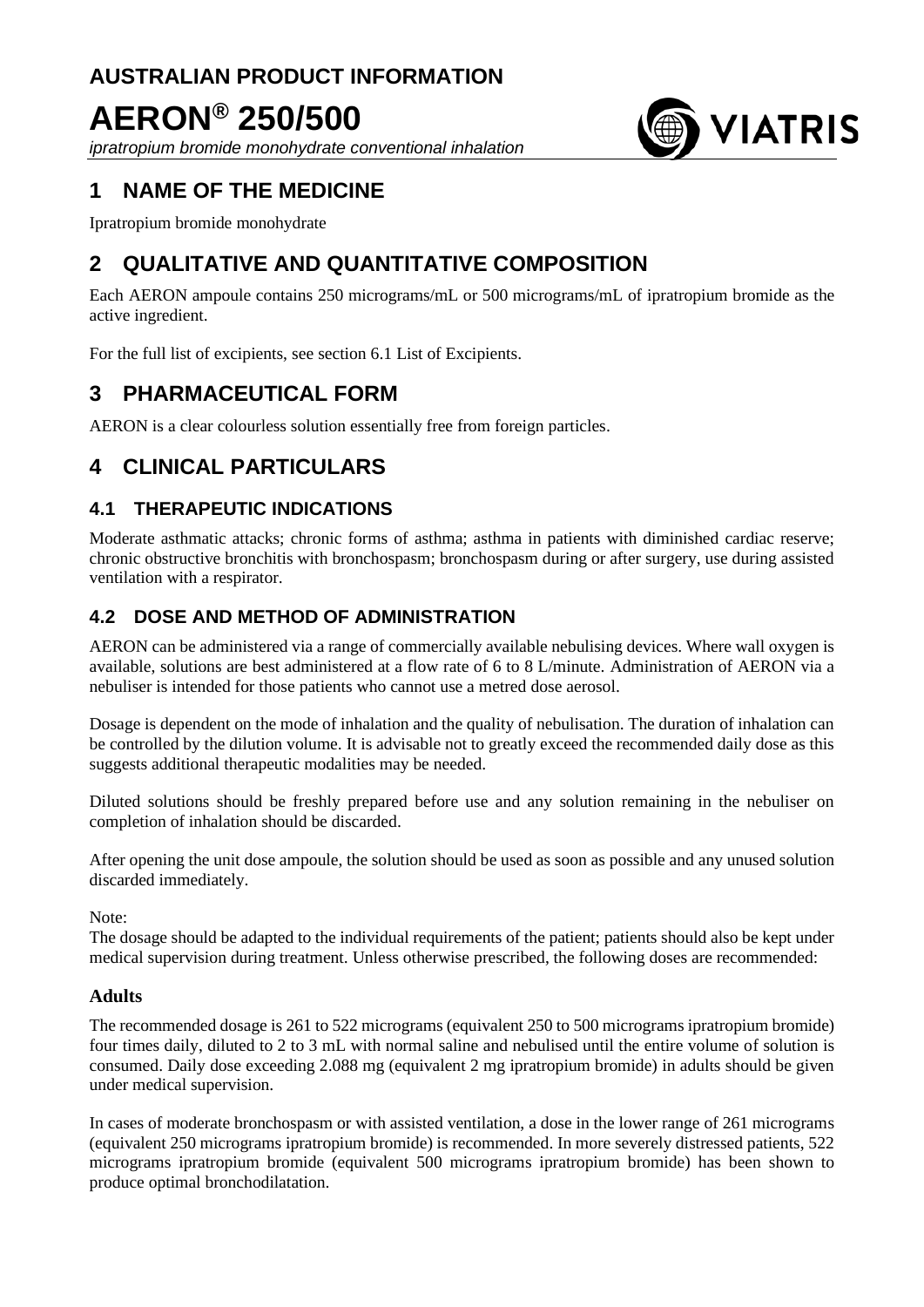### **Children**

The recommended dose is 261 micrograms (equivalent 250 micrograms ipratropium bromide) four times daily diluted to 2 to 3 mL with normal saline and nebulised until the entire volume of solution is consumed.

Daily doses exceeding 1.044 mg (equivalent 1 mg ipratropium bromide) in children under 12 years of age should be given under medical supervision.

It is advisable not to greatly exceed the recommended daily dose.

If therapy does not produce a significant improvement or if the patient's condition gets worse, medical advice must be sought in order to determine a new plan of treatment. In the case of acute or rapidly worsening dyspnoea (difficulty in breathing) a doctor should be consulted immediately.

# **4.3 CONTRAINDICATIONS**

Known hypersensitivity to atropine or its derivatives (such as the active substance ipratropium bromide) or to any of the ingredients in AERON.

# **4.4 SPECIAL WARNINGS AND PRECAUTIONS FOR USE**

### **Hypersensitivity**

Immediate hypersensitivity reactions may occur after administration of ipratropium bromide, as demonstrated by rare cases of urticaria, angioedema, rash, bronchospasm, oropharyngeal oedema and anaphylaxis.

#### **Paradoxical Bronchospasm**

As with other inhaled medicines, AERON may result in paradoxical bronchospasm that may be lifethreatening. If paradoxical bronchospasm occurs, AERON should be discontinued immediately and substituted with an alternative therapy.

#### **Anticholinergic Effects**

Like other drugs with anticholinergic activity, ipratropium bromide should be avoided or used with caution in patients in whom atropine-like effects may precipitate or exacerbate a pre-existing clinical condition. Patients at particular risk are those with eyes with narrow iridocorneal angles since acute angle closure glaucoma may be precipitated, or patients with a tendency towards urinary retention or constipation.

### **Ocular Complications**

AERON should be used with caution in patients predisposed to narrow-angle glaucoma.

There have been isolated reports of ocular complications (mydriasis, increased intraocular pressure, acute angle closure glaucoma, eye pain) as a result of direct eye contact of ipratropium bromide formulations. Thus, patients must be instructed in the correct administration of AERON, and warned not to allow the solution or mist to enter the eyes. A nebuliser mask must be fitted properly during inhalation.

Patients who may be predisposed to glaucoma should be specifically warned to protect their eyes. Eye pain or discomfort, blurred vision, visual halos or coloured images, in association with red eyes from conjunctival and corneal congestion, may be signs of acute angle closure glaucoma. Should any combination of these symptoms develop, treatment with miotic drops should be initiated and specialist advice sought immediately.

### **Renal and Urinary Effects**

Ipratropium bromide should be used with caution in patients with pre-existing urinary outflow tract obstruction (e.g. prostatic hypertrophy or bladder neck obstruction).

### **Gastro-intestinal Motility Disturbances**

Patients with cystic fibrosis may be more prone to gastrointestinal motility disturbances.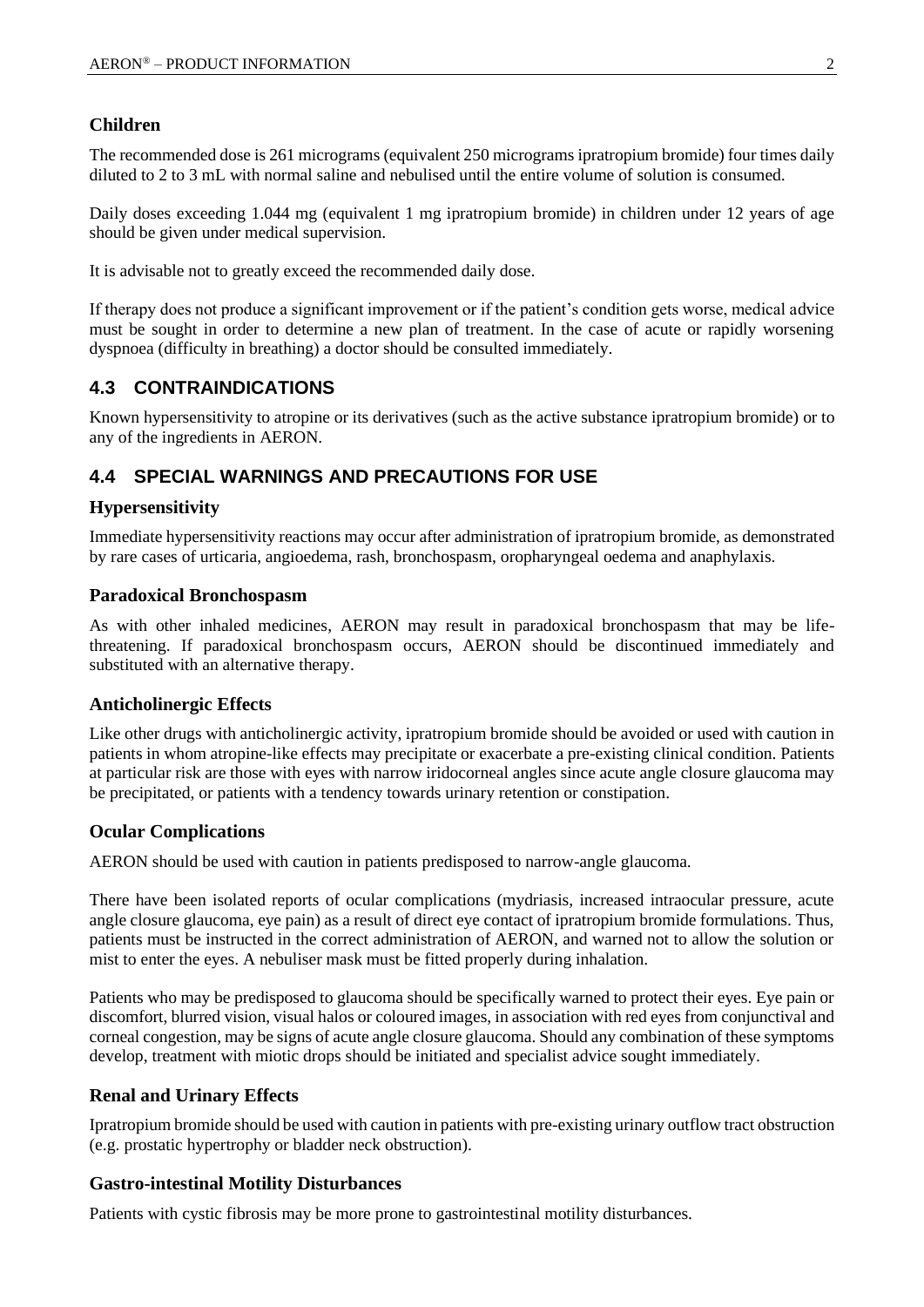### **Use in the Elderly**

No data available.

### **Paediatric Use**

Paediatric patients can use AERON at the recommended dose (see section 4.2 Dose and Method of Administration).

### **Effects on Laboratory Tests**

No data available.

# **4.5 INTERACTIONS WITH OTHER MEDICINES AND OTHER FORMS OF INTERACTIONS**

The chronic co-administration of ipratropium bromide with other anticholinergic drugs has not been studied. Therefore, the chronic co-administration of ipratropium bromide with other anticholinergic drugs is not recommended. Beta-adrenergics and xanthine preparations may intensify the bronchodilatory effect.

The risk of acute glaucoma in patients with a history of narrow-angle glaucoma (see Special warnings and precautions for use) may be increased when nebulised ipratropium bromide and beta-mimetics are administered simultaneously.

### **Physical Compatibility**

AERON and disodium cromoglycate inhalation solutions that contain the preservative benzalkonium chloride should not be administered simultaneously in the same nebuliser as precipitation may occur.

## **4.6 FERTILITY, PREGNANCY AND LACTATION**

#### **Effects on Fertility**

No data available.

#### **Use in Pregnancy**

Pregnancy category: B1

Care is recommended during pregnancy, particularly in the first trimester. The safety of ipratropium bromide during pregnancy has not been established. The benefits of using ipratropium bromide when pregnancy is present or suspected must be weighed against possible hazards to the fetus. Studies in rats, mice and rabbits showed no embryotoxic or teratogenic effects.

#### **Use in Lactation**

No specific studies are available to determine the excretion of ipratropium bromide in human breast milk. Although lipid-insoluble quaternary cations pass into breast milk, it is unlikely that ipratropium bromide would reach the infant to an important extent, especially when administered by inhalation. However, as many drugs are excreted into breast milk, caution should be exercised when ipratropium bromide is administered to breastfeeding mothers.

# **4.7 EFFECTS ON ABILITY TO DRIVE AND USE MACHINES**

No studies on the effects on the ability to drive and use machines have been performed. However, patients should be advised that they may experience undesirable effects such as dizziness, accommodation disorder, mydriasis and blurred vision during treatment with AERON. Therefore, caution should be recommended when driving a car or operating machinery. If patients experience any of the above side effects they should avoid potentially hazardous tasks such as driving or operating machinery.

# **4.8 ADVERSE EFFECTS (UNDESIRABLE EFFECTS)**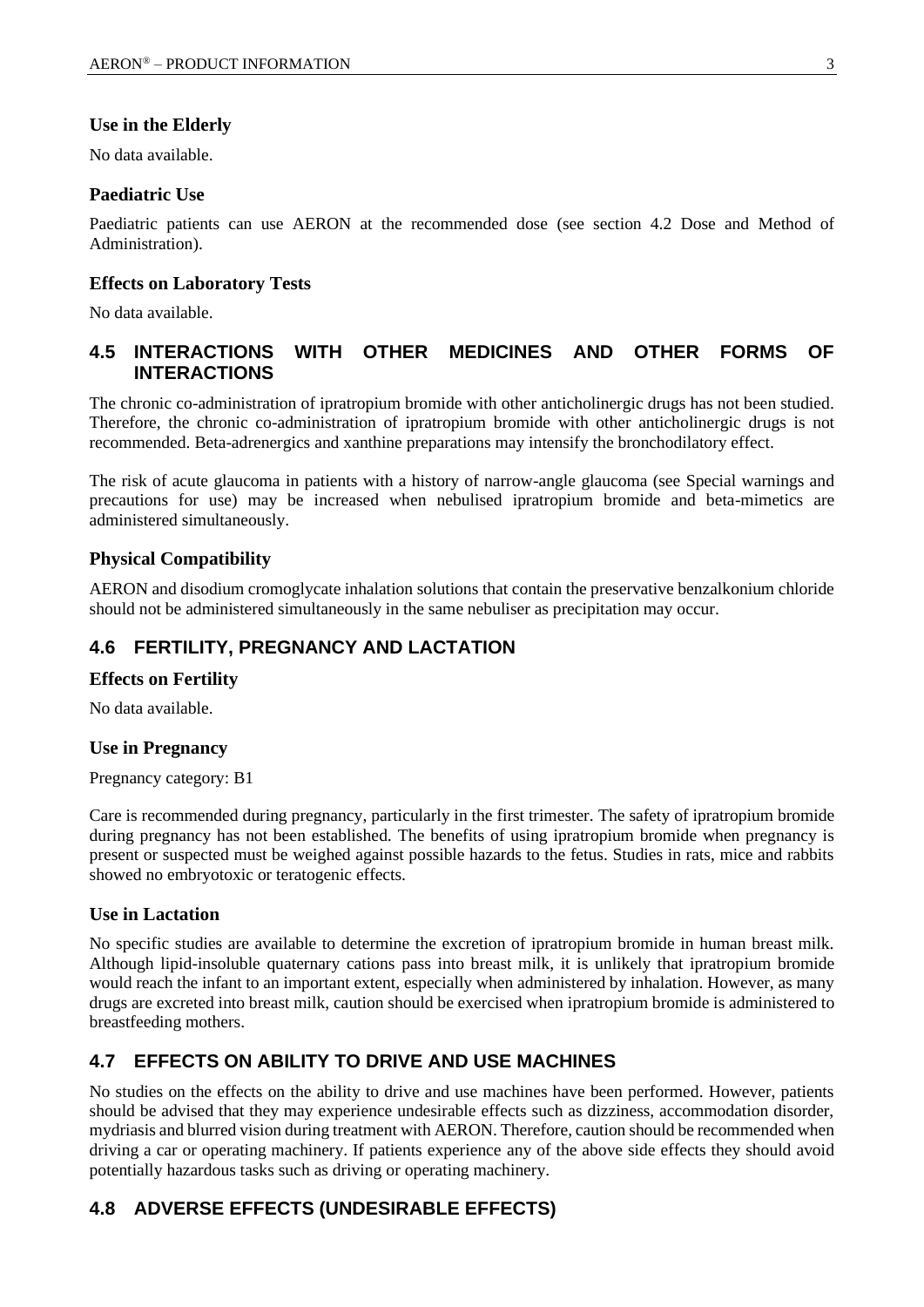Many of the listed undesirable effects can be assigned to the anticholinergic properties of ipratropium bromide. As with all inhalation therapy ipratropium bromide may show symptoms of local irritation.

The most frequent side effects reported in clinical trials were headache, dizziness, throat irritation, cough, gastrointestinal disorders (including constipation, diarrhoea, gastrointestinal motility disorder, dry mouth, nausea, stomatitis, oedema mouth, and vomiting).

If the substance enters the eyes due to inappropriate handling, mild and reversible disturbance of accommodation may occur. Other ocular complications have also been reported (see section 4.4 Special Warnings and Precautions for Use). However, acute angle-closure glaucoma has been reported following direct eye contact.

Allergic type reactions such as angioedema of the tongue, lips and face may occur.

The following adverse reactions have been reported during use of ipratropium bromide in clinical trials and during the post-marketing experience at the following frequency: very common ( $\geq$ 1/10); common ( $\geq$ 1/100,  $\leq$ 1/10); uncommon ( $\geq$ 1/1,000,  $\leq$ 1/100); rare ( $\geq$ 1/10,000,  $\leq$ 1/1,000); very rare ( $\leq$ 1/10,000).

| <b>System Organ Class</b> | Common                              | <b>Uncommon</b>          | Rare                   |
|---------------------------|-------------------------------------|--------------------------|------------------------|
| <b>Immune</b> system      |                                     | hypersensitivity         |                        |
| disorders                 |                                     | anaphylactic reaction    |                        |
| <b>Nervous system</b>     | headache                            |                          |                        |
| disorders                 | dizziness                           |                          |                        |
| <b>Eye disorders</b>      |                                     | vision blurred           | accommodation disorder |
|                           |                                     | mydriasis                |                        |
|                           |                                     | intraocular pressure     |                        |
|                           |                                     | increased                |                        |
|                           |                                     | glaucoma                 |                        |
|                           |                                     | eye pain                 |                        |
|                           |                                     | halo vision              |                        |
|                           |                                     | conjunctival hyperaemia  |                        |
|                           |                                     | corneal oedema           |                        |
| <b>Cardiac disorders</b>  |                                     | palpitations             | atrial fibrillation    |
|                           |                                     | supraventricular         | heart rate increased   |
|                           |                                     | tachycardia              |                        |
| Respiratory, thoracic     | throat irritation                   | bronchospasm             |                        |
| and mediastinal           | cough                               | bronchospasm paradoxical |                        |
| disorders                 |                                     | laryngospasm             |                        |
|                           |                                     | pharyngeal oedema        |                        |
|                           |                                     | dry throat               |                        |
| <b>Gastrointestinal</b>   | dry mouth                           | diarrhoea                |                        |
| disorders                 | nausea                              | constipation             |                        |
|                           | gastrointestinal motility           | vomiting                 |                        |
|                           | disorder (including reports         | stomatitis               |                        |
|                           | of change in bowel                  | oedema mouth             |                        |
|                           | motions and habits,                 |                          |                        |
|                           | dyspepsia, gastrointestinal         |                          |                        |
|                           | reflux and flatulence) <sup>1</sup> |                          |                        |
| Skin and subcutaneous     |                                     | rash                     | urticaria              |
| tissue disorders          |                                     | pruritus                 |                        |
|                           |                                     | angioedema               |                        |
| <b>Renal and urinary</b>  |                                     | urinary retention        |                        |
| disorders                 |                                     |                          |                        |

 $<sup>1</sup>$  The definition is based on a post-hoc review of all ADR terms reported in the defined study dataset. Terms that report a clinically</sup> related term with greater medical specificity were excluded and added to the more specific term (e.g. "nausea", "vomiting").

### **Reporting Suspected Adverse Effects**

Reporting suspected adverse reactions after registration of the medicinal product is important. It allows continued monitoring of the benefit-risk balance of the medicinal product. Healthcare professionals are asked to report any suspected adverse reactions at [www.tga.gov.au/reporting-problems.](http://www.tga.gov.au/reporting-problems)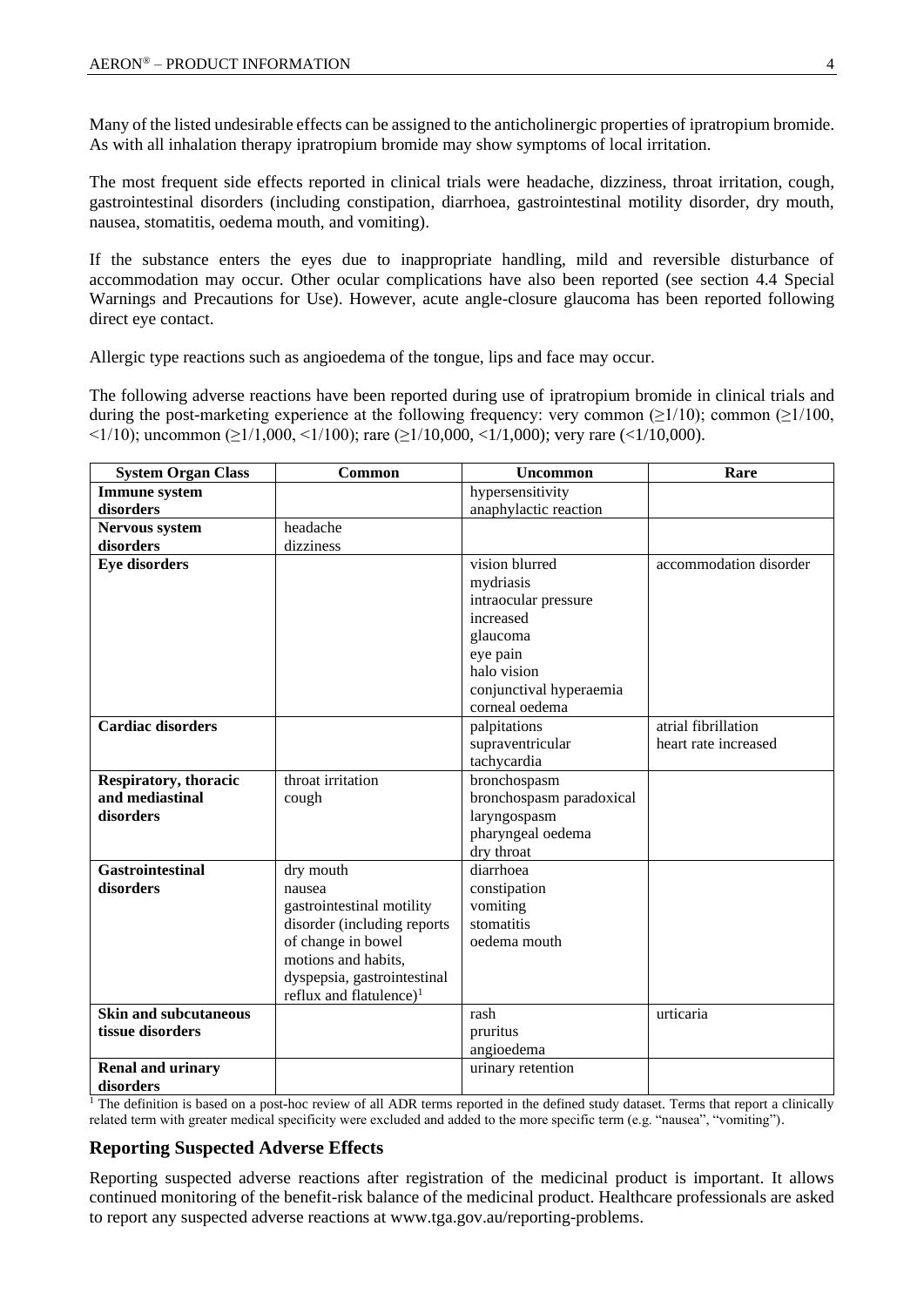# **4.9 OVERDOSE**

No symptoms specific to overdosage have been encountered. In view of the wide therapeutic range and topical administration of ipratropium bromide inhalation solutions, no serious anticholinergic symptoms are to be expected. Minor systemic manifestations of anticholinergic action, including dry mouth, visual accommodation disturbances and tachycardia may occur.

For information on the management of overdose, contact the Poisons Information Centre on 13 11 26 (Australia).

# **5 PHARMACOLOGICAL PROPERTIES**

# **5.1 PHARMACODYNAMIC PROPERTIES**

### **Mechanism of Action**

Ipratropium bromide is an anticholinergic bronchodilator. It differs fundamentally from the beta2- agonists in that it allows bronchodilation by inhibiting cholinergic bronchomotor tone; vagal reflexes that mediate bronchoconstriction are blocked. Bronchodilation following inhalation of ipratropium bromide is primarily a local, site specific effect.

The time course of action of ipratropium bromide also differs from the beta2-agonists in that although the onset of bronchodilator response is seen within three to five minutes of administration, peak response is not reached until 1.5 to 2 hours after inhalation. The duration of significant bronchodilator action is up to six hours.

Ipratropium bromide may be used in combination with beta2-agonists. There is evidence that in patients who respond to ipratropium bromide, the concurrent administration of ipratropium bromide and beta2-agonists produces a greater relief of bronchospasm than either drug given alone.

Ipratropium bromide inhibits acetylcholine induced bronchospasm and provides partial protection against histamine and allergen induced bronchospasm. No significant alteration in sputum viscosity, sputum volume or mucociliary clearance has been observed.

### **Clinical Trials**

No data available.

# **5.2 PHARMACOKINETIC PROPERTIES**

#### **Absorption**

From limited pharmacokinetic data using the metered dose aerosol in humans, it has been shown that approximately 5% of an inhaled dose is absorbed systemically and, thus, very low plasma levels are reached. No data are available on the nebulising solution and, although it may be assumed that a similar pattern applies, the systemic levels are likely to be higher due to the increased dose administered.

#### **Distribution**

As with other substances administered by inhalation, most of the dose enters the gastrointestinal tract, is unabsorbed and excreted in the faeces.

#### **Metabolism**

Eight metabolites with little or no anticholinergic activity have been detected.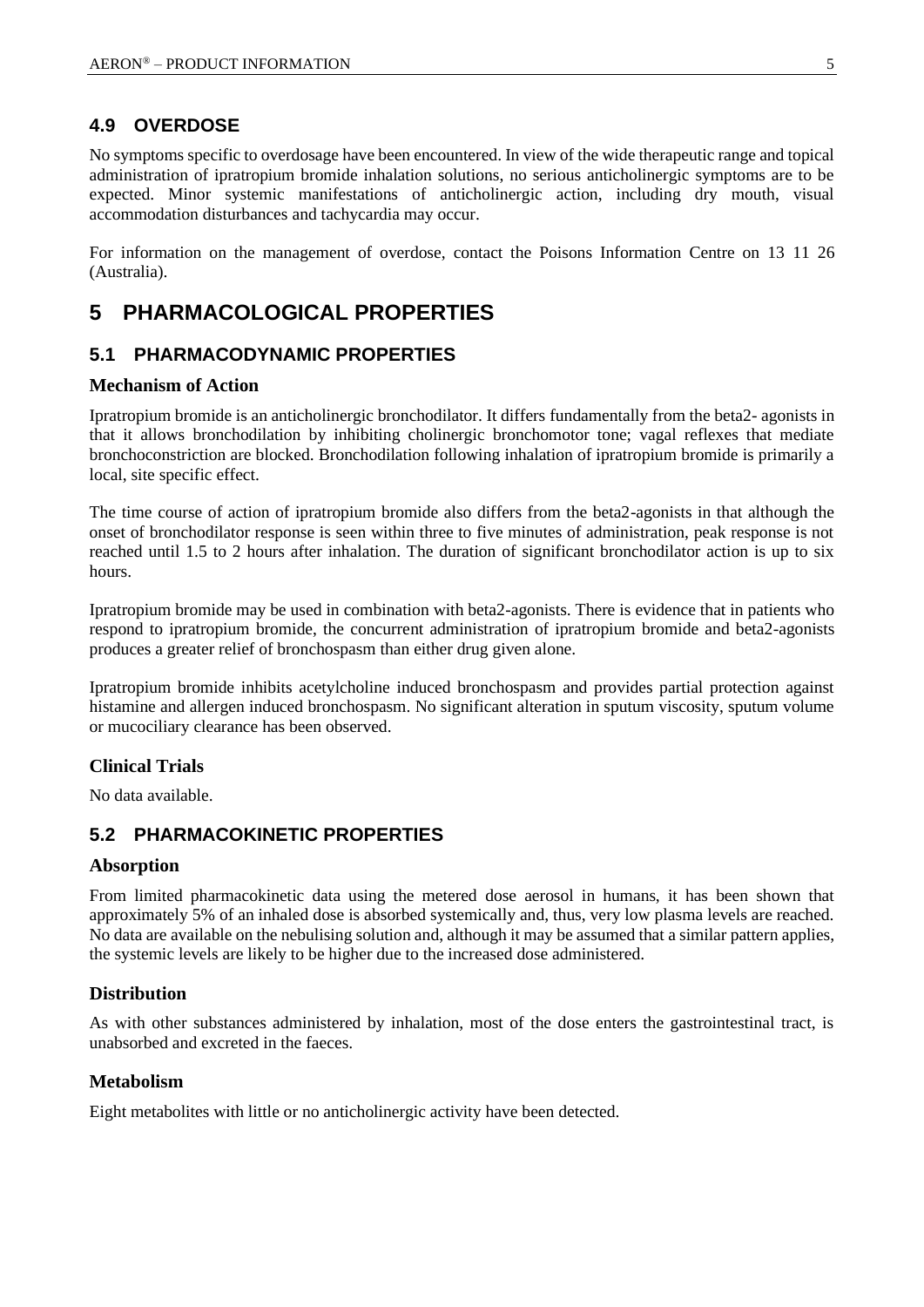### **Excretion**

Renal excretion of the active ingredient is given as 3% of the dose after oral inhalation via the nebuliser (compared to 46% of the dose after intravenous administration) and the drug is minimally (< 20%) bound to plasma proteins. The elimination half-life in healthy volunteers is 3.5 hours (range 1.5 to 4 hours).

# **5.3 PRECLINICAL SAFETY DATA**

### **Genotoxicity**

**No data available. Carcinogenicity**

No data available.

# **6 PHARMACEUTICAL PARTICULARS**

### **6.1 LIST OF EXCIPIENTS**

The ampoules also contain sodium chloride, hydrochloric acid and water for injections.

# **6.2 INCOMPATIBILITIES**

Incompatibilities were either not assessed or not identified as part of the registration of this medicine.

### **6.3 SHELF LIFE**

In Australia, information on the shelf life can be found on the public summary of the Australian Register of Therapeutic Goods (ARTG). The expiry date can be found on the packaging.

Unopened ampoules should be used within 28 days of opening the pouch. Unused ampoules should be discarded.

# **6.4 SPECIAL PRECAUTIONS FOR STORAGE**

Store below 25°C. Protect from Light.

### **6.5 NATURE AND CONTENTS OF CONTAINER**

Container type: ampoule (LDPE)

Pack size: 30

Some strengths, pack sizes and/or pack types may not be marketed.

# **6.6 SPECIAL PRECAUTIONS FOR DISPOSAL**

In Australia, any unused medicine or waste material should be disposed of by taking to your local pharmacy.

## **6.7 PHYSICOCHEMICAL PROPERTIES**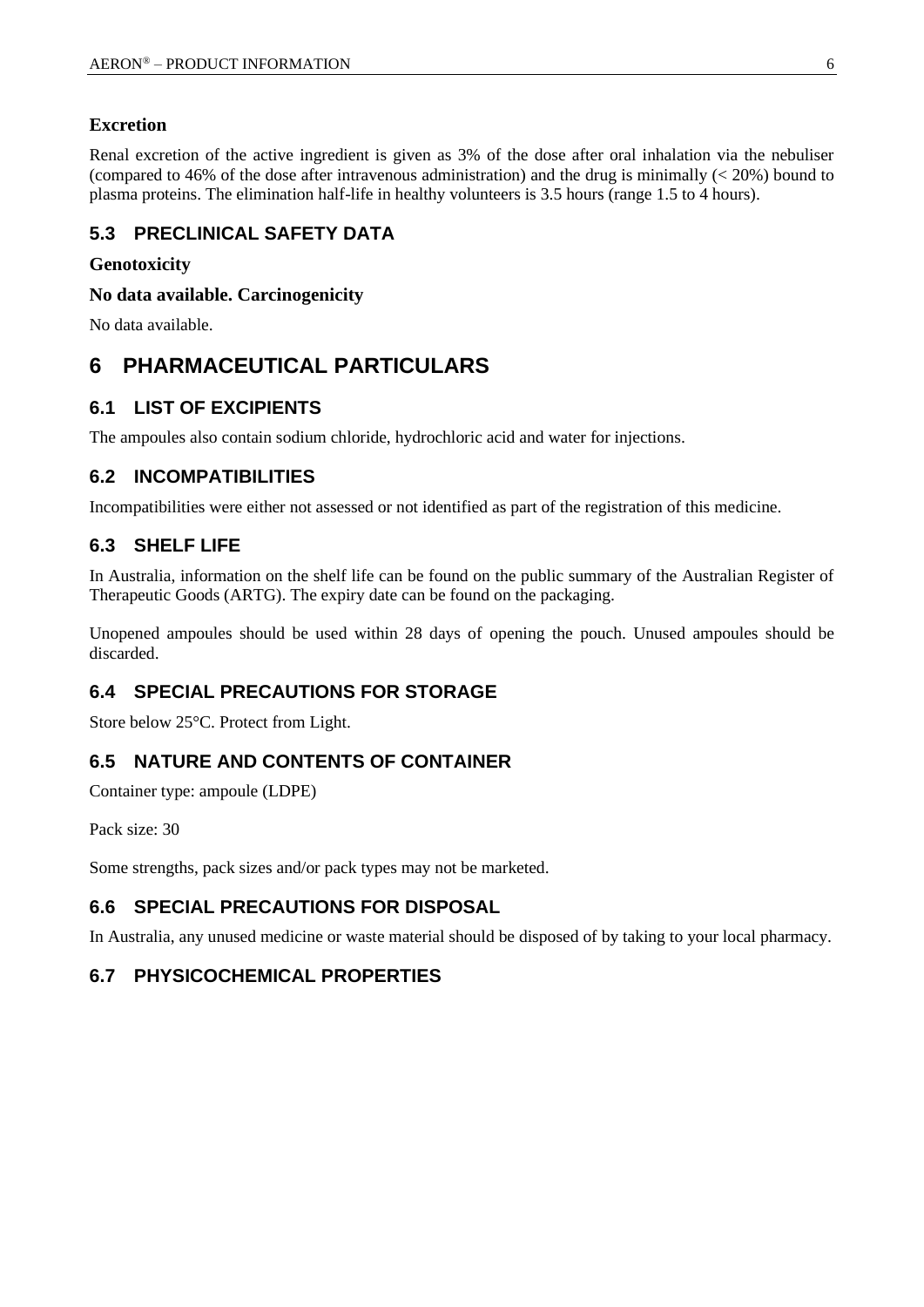### **Chemical Structure**



Ipratropium bromide monohydrate is a white or almost white crystalline powder. It is soluble in water, freely soluble in methanol and slightly soluble in alcohol.

The chemical name for ipratropium bromide (as monohydrate) is(1R,3r,5S,8r)-3-[(RS)-(3-hydroxy-2 phenyl-propanoyl)oxy]-8-methyl-8-(1-methylethyl)-8-azoniabicyclo[3.2.1]octane bromide monohydrate.

Molecular formula: C<sub>20</sub>H<sub>30</sub> NO<sub>3</sub>Br.H<sub>2</sub>O

Molecular weight: 430.4

## **CAS Number**

66985-17-9

# **7 MEDICINE SCHEDULE (POISONS STANDARD)**

S4 (Prescription Only Medicine)

# **8 SPONSOR**

### **Viatris Pty Ltd**

Level 1, 30 The Bond

30 – 34 Hickson Road

Millers Point NSW 2000

www.viatris.com.au

Phone: 1800 274 276

# **9 DATE OF FIRST APPROVAL**

18/03/2005

# **10 DATE OF REVISION**

06/04/2022